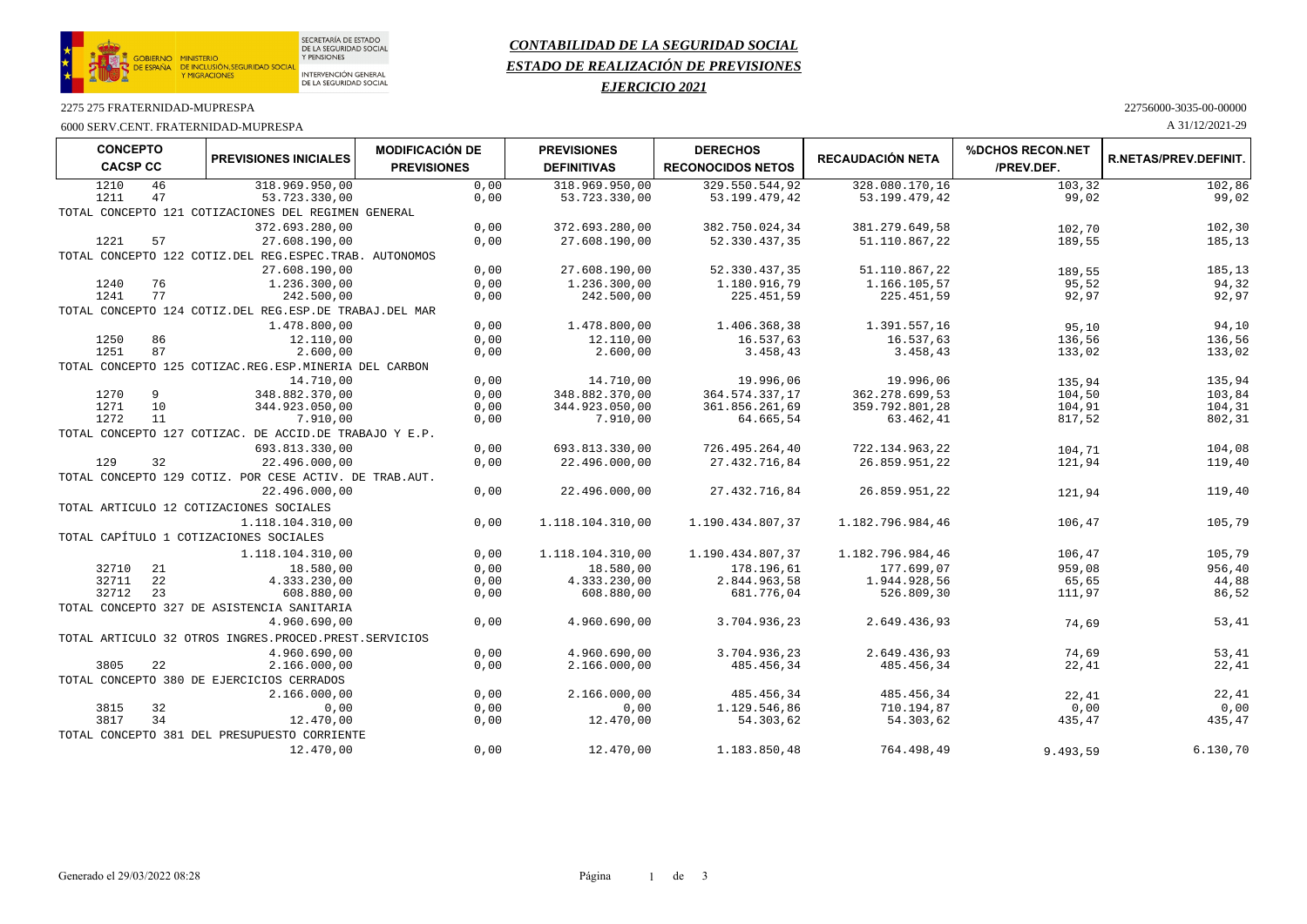

# *CONTABILIDAD DE LA SEGURIDAD SOCIAL ESTADO DE REALIZACIÓN DE PREVISIONES*

## *EJERCICIO 2021*

2275 275 FRATERNIDAD-MUPRESPA

6000 SERV.CENT. FRATERNIDAD-MUPRESPA A 31/12/2021-29

| 22756000-3035-00-00000 |
|------------------------|
|------------------------|

| <b>CONCEPTO</b><br><b>CACSP CC</b> | <b>PREVISIONES INICIALES</b>                                 | <b>MODIFICACIÓN DE</b><br><b>PREVISIONES</b> | <b>PREVISIONES</b><br><b>DEFINITIVAS</b> | <b>DERECHOS</b><br><b>RECONOCIDOS NETOS</b> | <b>RECAUDACIÓN NETA</b> | <b>%DCHOS RECON.NET</b><br>/PREV.DEF. | <b>R.NETAS/PREV.DEFINIT.</b> |
|------------------------------------|--------------------------------------------------------------|----------------------------------------------|------------------------------------------|---------------------------------------------|-------------------------|---------------------------------------|------------------------------|
|                                    | TOTAL ARTICULO 38 REINTEGROS DE OPERACIONES CORRIENTES       |                                              |                                          |                                             |                         |                                       |                              |
|                                    | 2.178.470,00                                                 | 0,00                                         | 2.178.470,00                             | 1.669.306,82                                | 1.249.954,83            | 76,63                                 | 57,38                        |
| 28<br>39119                        | 173.820,00                                                   | 0,00                                         | 173.820,00                               | 128.638,67                                  | 128.638,67              | 74,01                                 | 74,01                        |
|                                    | TOTAL CONCEPTO 391 RECARGOS, INTERESES Y MULTAS              |                                              |                                          |                                             |                         |                                       |                              |
|                                    | 173.820,00                                                   | 0,00                                         | 173.820,00                               | 128.638,67                                  | 128.638,67              | 74,01                                 | 74,01                        |
| 3995<br>18                         | 687.020,00                                                   | 0,00                                         | 687.020,00                               | $-908.249,22$                               | $-908.249, 22$          | 132,20                                | 132,20                       |
|                                    | TOTAL CONCEPTO 399 OTROS INGRESOS                            |                                              |                                          |                                             |                         |                                       |                              |
|                                    | 687.020,00                                                   | 0,00                                         | 687.020,00                               | $-908.249,22$                               | $-908.249,22$           | 132,20                                | 132,20                       |
|                                    | TOTAL ARTICULO 39 OTROS INGRESOS                             |                                              |                                          |                                             |                         |                                       |                              |
|                                    | 860.840,00                                                   | 0,00                                         | 860.840,00                               | $-779.610,55$                               | $-779.610,55$           | 90,56                                 | 90,56                        |
|                                    | TOTAL CAPÍTULO 3 TASAS Y OTROS INGRESOS                      |                                              |                                          |                                             |                         |                                       |                              |
|                                    | 8.000.000,00                                                 | 0,00                                         | 8.000.000,00                             | 4.594.632,50                                | 3.119.781,21            | 57,43                                 | 39,00                        |
| 420<br>32                          | 0,00                                                         | 0,00                                         | 0,00                                     | 530.570.233,31                              | 530.570.233,31          | 0,00                                  | 0,00                         |
|                                    | TOTAL CONCEPTO 420 DE LA TGSS EQUILIB. CUENTAS COVID-19      |                                              |                                          |                                             |                         |                                       |                              |
|                                    | 0,00                                                         | 0,00                                         | 0,00                                     | 530.570.233,31                              | 530.570.233,31          | 0.00                                  | 0,00                         |
| 4280<br>12                         | 0,00                                                         | 0,00                                         | 0,00                                     | 675.655,95                                  | 675.655,95              | 0,00                                  | 0,00                         |
| 14<br>4282                         | 0,00                                                         | 0,00                                         | 0,00                                     | 6.973.370,67                                | 6.973.370,67            | 0,00                                  | 0,00                         |
|                                    | TOTAL CONCEPTO 428 APL. FOND. CONTING. PROF. SS. FOND Y RVAS |                                              |                                          |                                             |                         |                                       |                              |
|                                    | 0,00                                                         | 0,00                                         | 0,00                                     | 7.649.026,62                                | 7.649.026,62            | 0,00                                  | 0,00                         |
|                                    | TOTAL ARTICULO 42 DE LA SEGURIDAD SOCIAL                     |                                              |                                          |                                             |                         |                                       |                              |
|                                    | 0.00                                                         | 0,00                                         | 0,00                                     | 538.219.259,93                              | 538.219.259,93          | 0,00                                  | 0,00                         |
|                                    | TOTAL CAPÍTULO 4 TRANSFERENCIAS CORRIENTES                   |                                              |                                          |                                             |                         |                                       |                              |
|                                    | 0,00                                                         | 0,00                                         | 0,00                                     | 538.219.259,93                              | 538.219.259,93          | 0,00                                  | 0,00                         |
| 507<br>22                          | 17.430.00                                                    | 0,00                                         | 17.430,00                                | 20.765,88                                   | 20.765,88               | 119,14                                | 119,14                       |
|                                    | TOTAL CONCEPTO 507 DE EMPRESAS PRIVADAS                      |                                              |                                          |                                             |                         |                                       |                              |
|                                    | 17.430,00                                                    | 0,00                                         | 17.430,00                                | 20.765,88                                   | 20.765,88               | 119,14                                | 119,14                       |
|                                    | TOTAL ARTICULO 50 INTERESES DE TITULOS VALORES               |                                              |                                          |                                             |                         |                                       |                              |
|                                    | 17.430,00                                                    | 0,00                                         | 17.430,00                                | 20.765,88                                   | 20.765,88               | 119,14                                | 119,14                       |
| 5200<br>59                         | 5.160,00                                                     | 0,00                                         | 5.160,00                                 | 0,00                                        | 0,00                    | 0,00                                  | 0,00                         |
|                                    | TOTAL CONCEPTO 520 INTERESES DE CUENTAS BANCARIAS            |                                              |                                          |                                             |                         |                                       |                              |
| 529<br>44                          | 5.160,00                                                     | 0,00                                         | 5.160,00                                 | 0,00                                        | 0,00                    | 0,00                                  | 0,00                         |
|                                    | 3.380,00<br>TOTAL CONCEPTO 529 INTERESES DE OTROS DEPÓSITOS  | 0,00                                         | 3.380,00                                 | 0,00                                        | 0,00                    | 0,00                                  | 0,00                         |
|                                    | 3.380,00                                                     | 0,00                                         | 3.380,00                                 | 0,00                                        | 0,00                    |                                       | 0,00                         |
|                                    | TOTAL ARTICULO 52 INTERESES DE DEPOSITOS                     |                                              |                                          |                                             |                         | 0,00                                  |                              |
|                                    |                                                              | 0,00                                         | 8.540,00                                 | 0.00                                        |                         | 0,00                                  | 0,00                         |
| 540<br>55                          | 8.540,00<br>4.030,00                                         | 0,00                                         | 4.030,00                                 | 65.128,03                                   | 0,00<br>65.065,03       | 1.616,08                              | 1.614,52                     |
|                                    | TOTAL CONCEPTO 540 ALQUILERES Y PRODUCTOS DE INMUEBLES       |                                              |                                          |                                             |                         |                                       |                              |
|                                    | 4.030,00                                                     | 0,00                                         | 4.030,00                                 | 65.128,03                                   | 65.065,03               | 1.616,08                              | 1.614,52                     |
|                                    | TOTAL ARTICULO 54 RENTAS DE BIENES INMUEBLES                 |                                              |                                          |                                             |                         |                                       |                              |
|                                    | 4.030,00                                                     | 0,00                                         | 4.030,00                                 | 65.128,03                                   | 65.065,03               | 1.616,08                              | 1.614,52                     |
|                                    | TOTAL CAPÍTULO 5 INGRESOS PATRIMONIALES                      |                                              |                                          |                                             |                         |                                       |                              |
|                                    | 30.000,00                                                    | 0,00                                         | 30.000,00                                | 85.893,91                                   | 85.830,91               | 286,31                                | 286,10                       |
| 619<br>37                          | 0,00                                                         | 0,00                                         | 0,00                                     | 151.027,00                                  | 0,00                    | 0,00                                  | 0,00                         |
|                                    |                                                              |                                              |                                          |                                             |                         |                                       |                              |